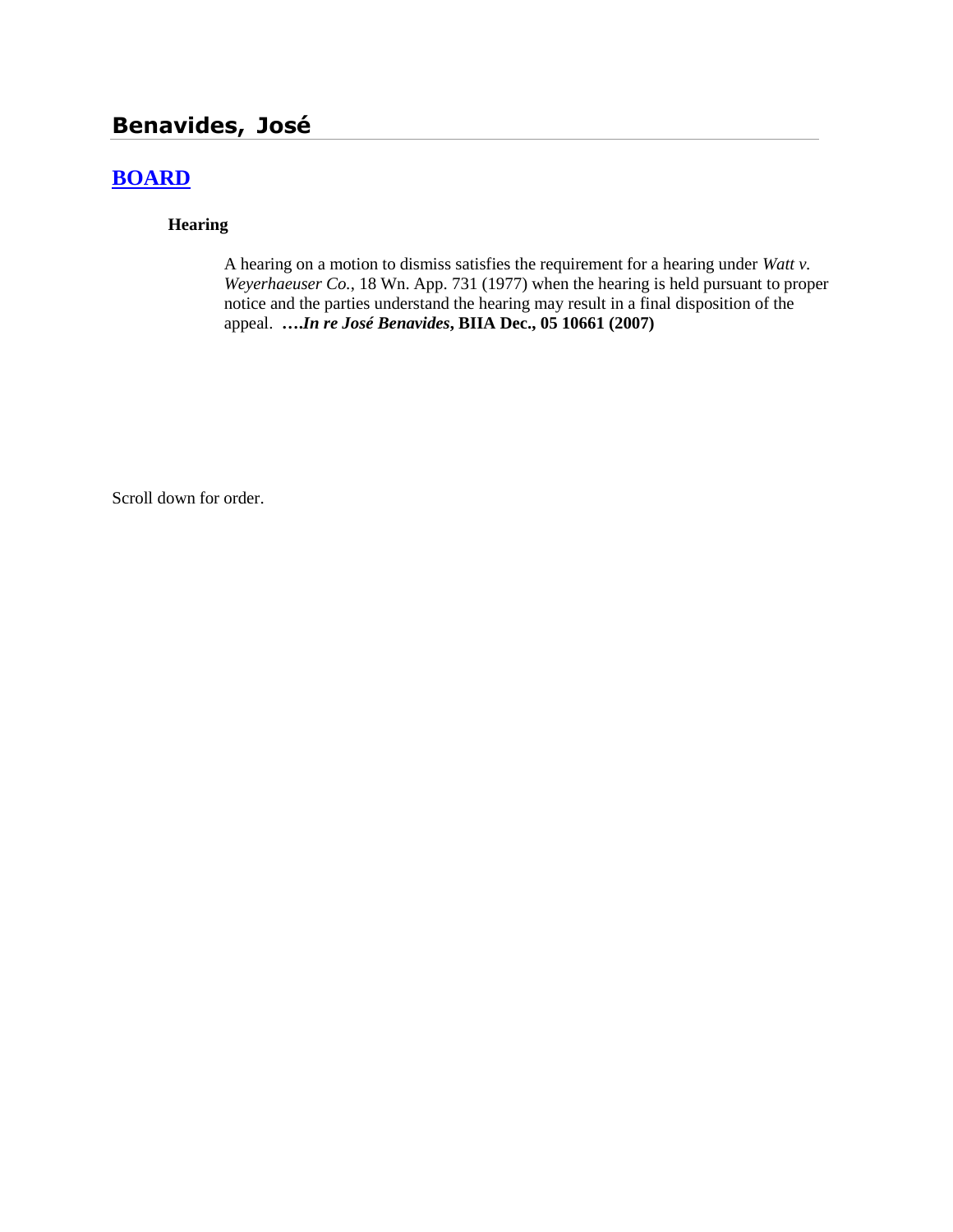### **BEFORE THE BOARD OF INDUSTRIAL INSURANCE APPEALS STATE OF WASHINGTON**

**)**

**IN RE: JOSÉ R. BENAVIDES ) DOCKET NO. 05 10661**

**CLAIM NO. W-333080 ) DECISION AND ORDER**

APPEARANCES:

1

2

3

4

5

6

7

8

9

10

11 12

13

14

15

16

17

18

19

20

21 22

23

24

25

26

27

28

29

Claimant, José R. Benavides, Pro Se

Self-Insured Employer, J R Simplot Co., by Evans, Craven & Lackie, P.S., per Gregory M. Kane

The claimant, José R. Benavides, filed an appeal with the Board of Industrial Insurance Appeals on January 28, 2005, from an order of the Department of Labor and Industries dated January 13, 2005. In this order, the Department affirmed its order of October 21, 2004, in which it affirmed a prior order dated July 29, 2004, in which the Department denied the claimant's application to reopen. The claimant's appeal is **DISMISSED.**

#### **DECISION**

Pursuant to RCW 51.52.104 and RCW 51.52.106, this matter is before the Board for review and decision on a timely Petition for Review filed by the claimant to a Proposed Decision and Order issued on January 25, 2007, in which the industrial appeals judge dismissed the claimant's appeal. All contested issues are addressed in this order.

The Board has reviewed the evidentiary rulings in the record of proceedings and finds that no prejudicial error was committed. The rulings are affirmed. We have granted review to decide if our industrial appeals judge properly dismissed this matter. In this case, the pro se claimant, José Benavides, had a history of missed appearances. Fourteen conferences were held in this matter with poor attendance on the part of Mr. Benavides or his representatives. While he secured both lay and legal representation during the pendency of his appeal, his attention to the Board proceedings remained unsatisfactory. Mr. Benavides also failed to appear for two agreed examinations, which might have lead to the resolution of his appeal. After his hearing was finally scheduled, our industrial appeals judge properly issued a litigation order, in which she addressed pre-trial scheduling, discovery, and post-hearing deadlines.

30 31 32 When the claimant's attorney failed to confirm witnesses on the specified deadline, the employer brought a motion to dismiss. Our industrial appeals judge scheduled a telephone hearing to hear oral argument on the motion. At this point, Mr. Benavides was represented by counsel. His

1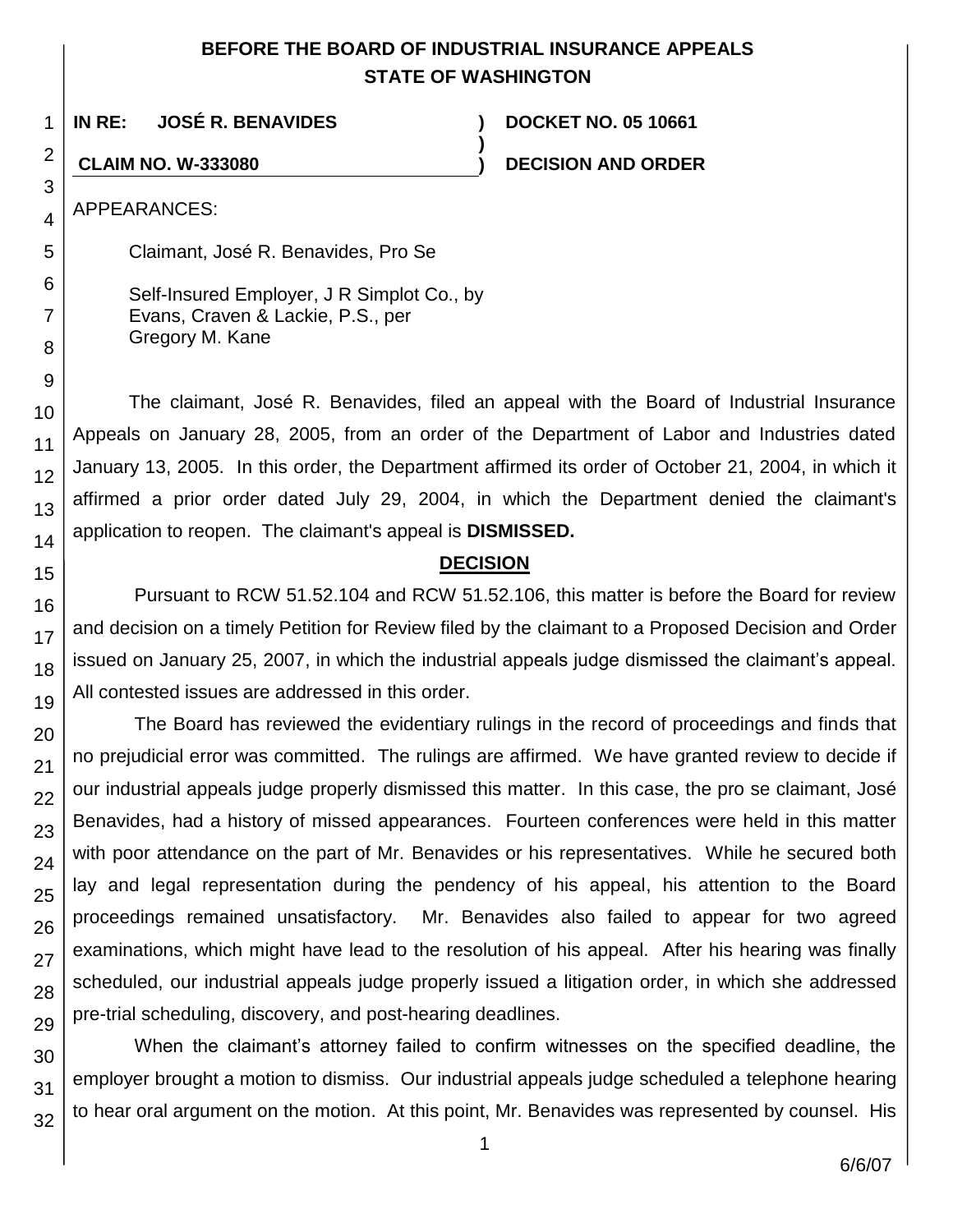1 2 3 4 5 attorney sent a letter one month prior to the confirmation deadline, in which he indicated that they were unable to confirm any expert witnesses. Despite that fact, Mr. Benavides was unwilling to dismiss the appeal. During the telephone hearing, our industrial appeals judge granted the motion to dismiss on the record. She indicated that she would memorialize her ruling in a Proposed Decision and Order.

6 7 8 9 10 11 12 13 14 15 In supporting the actions of our industrial appeals judge, we remain mindful of the Court of Appeals' ruling in *Watt v. Weyerhauser*, 18 Wn. App. 731 (1977). In the *Watt* opinion, the court ruled that a worker's appeal could be dismissed only at a hearing. A hearing was distinguished from a conference. The court noted that, unlike a conference, a hearing is a trial de novo on sworn testimony in which the Board performs an essentially judicial function and the purpose is to decide the issues on appeal. Mr. Watt's appeal was dismissed following the intial conference. At the first conference, the appeal was dismissed and held in suspension. The claimant was given a certain amount of time to come forward with proof that he was ready to proceed and had medical evidence in support of his appeal. After Mr. Watt's attorney missed a suspension deadline, the case was dismissed without a hearing.

16 17 18 19 20 21 22 23 Unlike Mr. Watt, Mr. Benavides was represented by counsel in a hearing not a conference. The hearing was held pursuant to due and proper notice, and the purpose was to determine the disposition of the appeal. We believe that this type of proceeding satisfies the requirement of *Watt* that a hearing precede a decision to dismiss the appeal. Although the claimant did not voluntarily dismiss his appeal, his counsel made the representation that he would be unable to present a legally sufficient case. His attorney was obligated to ensure that Mr. Benavides understood that the hearing on the motion could result in the dismissal of his appeal. Based on the pleadings and notices, there is no reason to question notice in this matter.

24 25 26 In the *Watt* ruling, the Court pointed out that the purpose of a hearing is to decide the issues on appeal. The dispositive issue in Mr. Benavides case was his inability to present a prima facie case. Mr. Benavides received judgment on his appeal in the form of a dismissal.

27 28 29 30 The fact that this hearing was conducted by phone with parties located throughout the state did not detract from the dignity of the proceeding. Measures which preserve efficiency and accommodate the parties should be encouraged provided that they do not interfere with the efficacy of the process.

31 32 Historically, this Board has adhered to the principle that the least severe sanction should be imposed provided that the purpose of discovery is not undermined. *In re Waheed* 

2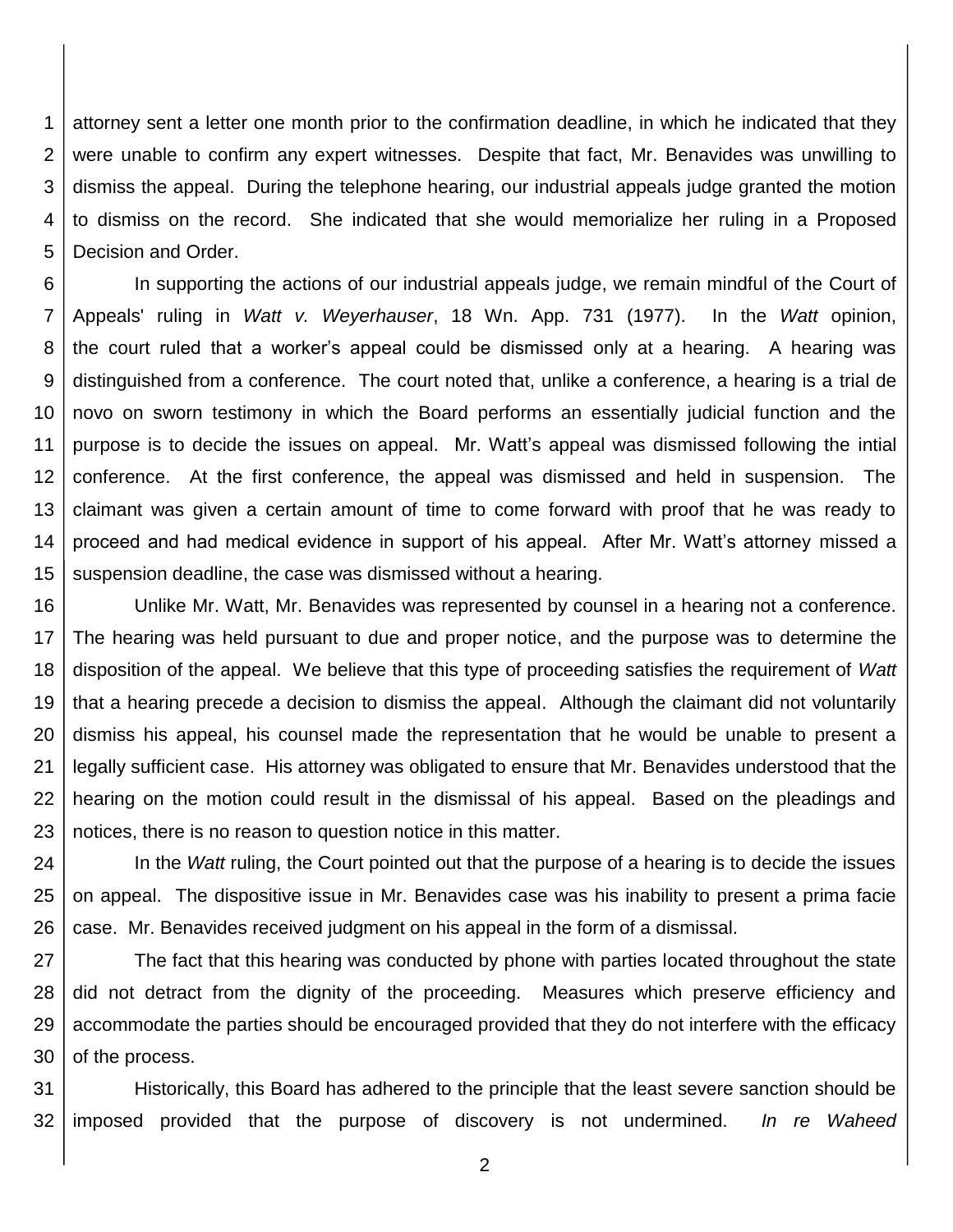1 2 3 4 5 6 7 8 9 10 *Al-Maliki*, BIIA Dec., 01 14923 (2003). In a situation where a party fails to confirm expert testimony, the prescribed remedy is to cancel the claimant's hearing time while reserving enough time for the claimant to present his own testimony. While confirmation of witnesses is one of the factors underlying the dismissal, there is more at issue here. The claimant's attorney admitted that he had no witnesses and was not planning on securing any expert testimony for the hearing. The actual admission that the worker cannot present a case, justifies the harsher remedy. This is not an issue of discovery, but an issue of legal sufficiency as contemplated by CR 41(b). We stand behind the actions of our industrial appeals judge. She properly scheduled a hearing with due and proper notice to all parties. Her decision to dismiss the appeal was correct, justified by the circumstances presented here, and consistent with her duties and power pursuant to WAC 263-12-045(k).

#### **FINDINGS OF FACT**

1. The claimant, José R. Benavides, filed an application for benefits with the Department of Labor and Industries on August 21, 2000, in which he alleged that he sustained an industrial injury in the course of employment with J.R. Simplot Company on July 26, 2000. In an order dated August 25, 2000, the claim was allowed. On July 19, 2001, the Department issued an order in which it closed the claim without further award for time loss compensation or permanent partial disability. On September 10, 2001, the claimant filed a protest of the order of July 19, 2001, and on October 24, 2001, the Department issued an order in which it affirmed its order of July 19, 2001. The claimant filed an appeal of the order of October 24, 2001, on December 10, 2001. The Board granted the appeal under Docket No. 01 23234 on January 8, 2002, and on October 22, 2002, the Board entered an order in which it dismissed the appeal in Docket No. 01 23234.

11 12

13

14

15

16

17

18

19

20

21

- 22 23 24 25 26 27 28 29 30 31 32 On July 19, 2004, the claimant filed an aggravation application. On July 29, 2004, the Department entered an order in which it denied the aggravation application. On August 19, 2004, the claimant filed a protest of the order of July 29, 2004. On September 23, 2004, the Department issued an order in which it held its order of July 29, 2004, in abeyance. On October 21, 2004, the Department entered an order in which it affirmed the order of July 29, 2004. On November 4, 2004, the claimant filed a Notice of Appeal of the order of October 21, 2004; this appeal was assigned Docket No. 04 24990. On November 12, 2004, the Department issued an order in which it held its order of October 21, 2004, in abeyance. On November 29, 2004, the Board issued an order in which it granted the appeal in Docket No. 04 24990. On January 13, 2005, the Department issued an order in which it affirmed its order of October 21, 2004. On January 28, 2005, the claimant filed a Notice of Appeal from the order of January 13, 2005. On February 9, 2005 the Board entered an order in which it vacated its November 29, 2004 order in which it granted the appeal in Docket No. 04 24990. On
	- 3